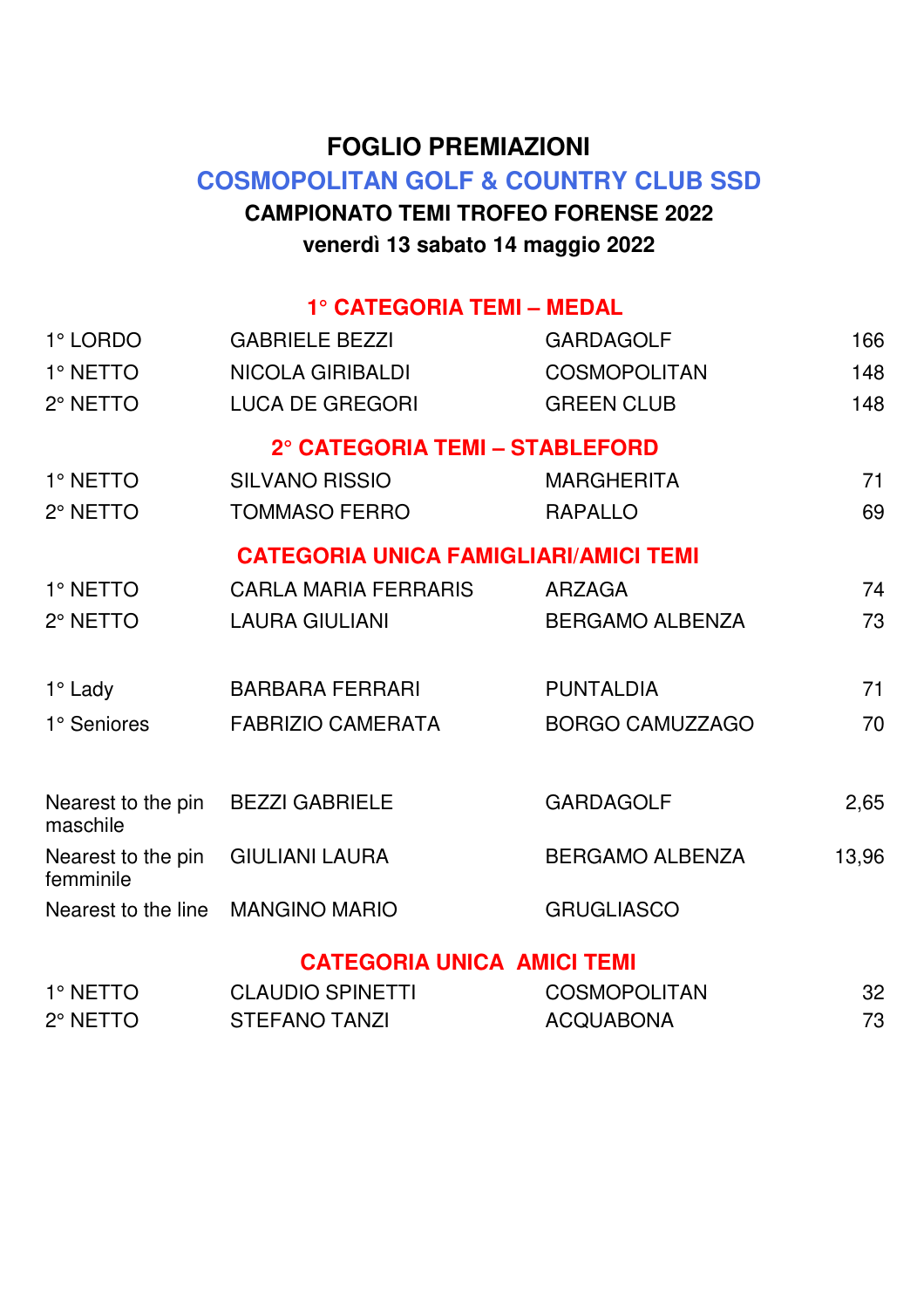CLASSIFICA Singola Parziale Gener. 1° Categoria TE - TEMI Lordo Medal - 2° Giro sabato 14 maggio 2022 18.27.30 Pagina 1 di 1

### **Classifica PARZIALE**

|              | Clas. Giocatore             | Club                | Hcp  | G.1 | G.2 | Totale |
|--------------|-----------------------------|---------------------|------|-----|-----|--------|
| $1^{\circ}$  | <b>BEZZI GABRIELE</b>       | <b>GARDAGOLF</b>    | 6    | 79  | 87  | 166    |
| $2^{\circ}$  | <b>CARDONE PAOLO</b>        | <b>ROVEDINE</b>     | 8 S  | 80  | 87  | 167    |
| $3^\circ$    | <b>MANGINO MARIO</b>        | <b>GRUGLIASCO</b>   | 8 S  | 94  | 79  | 173    |
| $4^{\circ}$  | <b>GIRIBALDI NICOLA</b>     | <b>COSMOPOLITAN</b> | 14 S | 90  | 86  | 176    |
| $5^{\circ}$  | <b>GRANATA MATTEO MARIO</b> | CARIMATE            | 13   | 92  | 88  | 180    |
| $6^{\circ}$  | RAMONDINI GIAN MARIO        | <b>MARGHERITA</b>   | 14 S | 94  | 94  | 188    |
|              | <b>DEGREGORI LUCA</b>       | <b>GREEN CLUB</b>   | 20   | 92  | 96  | 188    |
| 8°           | SANGREGORIO EUGENIO         | CARIMATE            | 19 S | 96  | 98  | 194    |
|              | <b>GRASSO DOMENICO</b>      | CREMA               | 16 S | 94  | 100 | 194    |
| $10^{\circ}$ | <b>NEGRI LUCA</b>           | <b>MIRASOLE</b>     | 20S  | 103 | 92  | 195    |
| $11^{\circ}$ | <b>BALLABIO UMBERTO</b>     | PONTE LEGNO         | 15S  | 97  | 99  | 196    |
| $12^{\circ}$ | <b>FALAGUERRA LUCA</b>      | <b>ZOATE</b>        | 19 S | 118 | 94  | 212    |
| $13^{\circ}$ | ORIGGI GABRIELE             | <b>AMBROSIANO</b>   | 19   | 106 | 109 | 215    |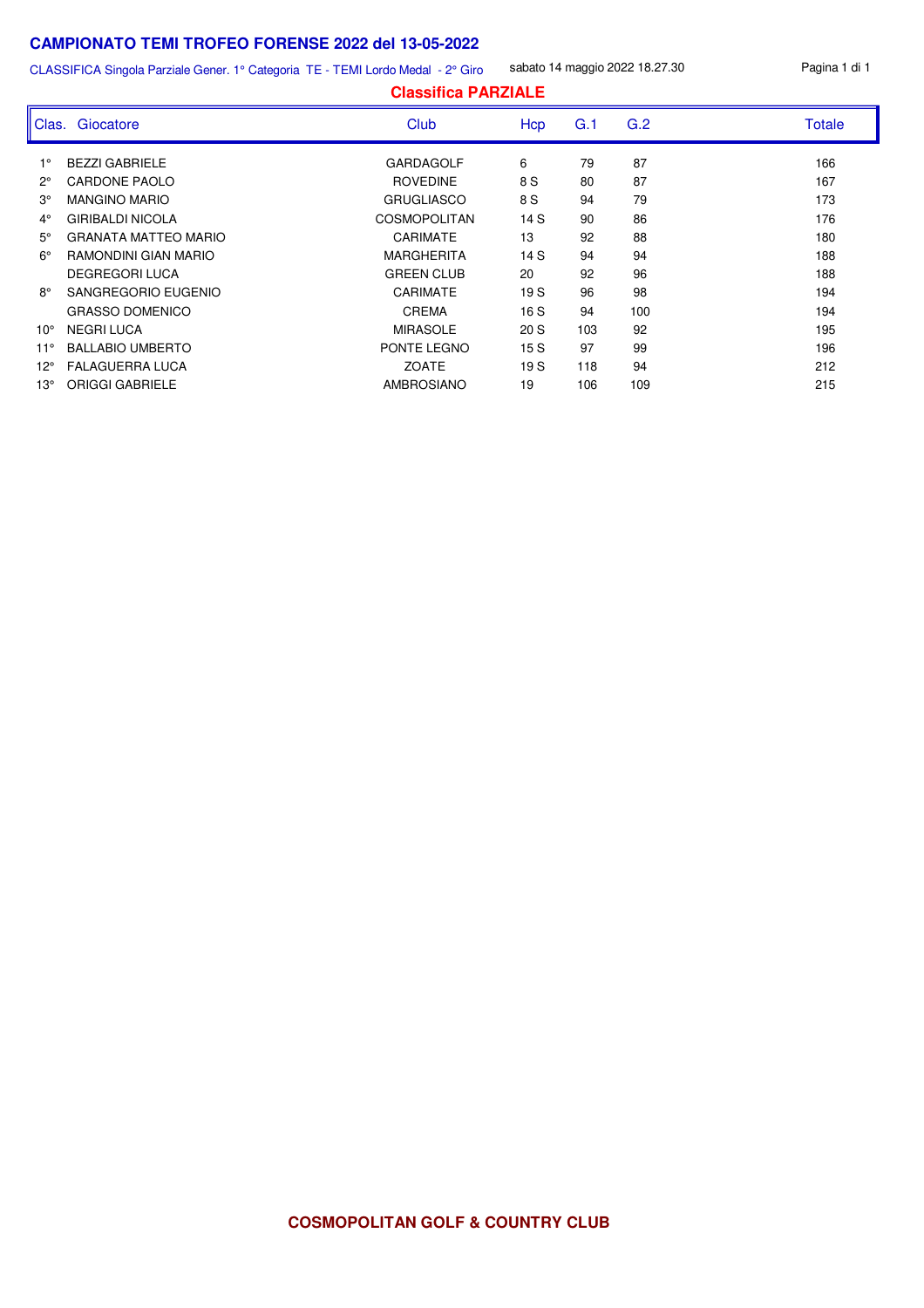CLASSIFICA Singola Parziale Gener. 1° Categoria TE - TEMI Netto Medal - 2° Giro

sabato 14 maggio 2022 18.27.27 Pagina 1 di 1

#### **Classifica PARZIALE**

| Clas.        | Giocatore                   | Club                | Hcp  | G.1 | G.2 | <b>Totale</b> |
|--------------|-----------------------------|---------------------|------|-----|-----|---------------|
| $1^{\circ}$  | <b>GIRIBALDI NICOLA</b>     | <b>COSMOPOLITAN</b> | 14 S | 76  | 72  | 148           |
|              | <b>DEGREGORI LUCA</b>       | <b>GREEN CLUB</b>   | 20   | 72  | 76  | 148           |
| $3^\circ$    | CARDONE PAOLO               | <b>ROVEDINE</b>     | 8 S  | 72  | 79  | 151           |
| $4^\circ$    | <b>GRANATA MATTEO MARIO</b> | CARIMATE            | 13   | 79  | 75  | 154           |
|              | <b>BEZZI GABRIELE</b>       | <b>GARDAGOLF</b>    | 6    | 73  | 81  | 154           |
| $6^{\circ}$  | <b>NEGRI LUCA</b>           | <b>MIRASOLE</b>     | 20S  | 83  | 72  | 155           |
| $7^{\circ}$  | SANGREGORIO EUGENIO         | CARIMATE            | 19 S | 77  | 79  | 156           |
| $8^{\circ}$  | <b>MANGINO MARIO</b>        | <b>GRUGLIASCO</b>   | 8 S  | 86  | 71  | 157           |
| 9°           | RAMONDINI GIAN MARIO        | <b>MARGHERITA</b>   | 14 S | 80  | 80  | 160           |
| $10^{\circ}$ | <b>GRASSO DOMENICO</b>      | CREMA               | 16 S | 78  | 84  | 162           |
| $11^{\circ}$ | <b>BALLABIO UMBERTO</b>     | PONTE LEGNO         | 15 S | 82  | 84  | 166           |
| $12^{\circ}$ | <b>FALAGUERRA LUCA</b>      | <b>ZOATE</b>        | 19 S | 99  | 75  | 174           |
| $13^\circ$   | <b>ORIGGI GABRIELE</b>      | <b>AMBROSIANO</b>   | 19   | 87  | 90  | 177           |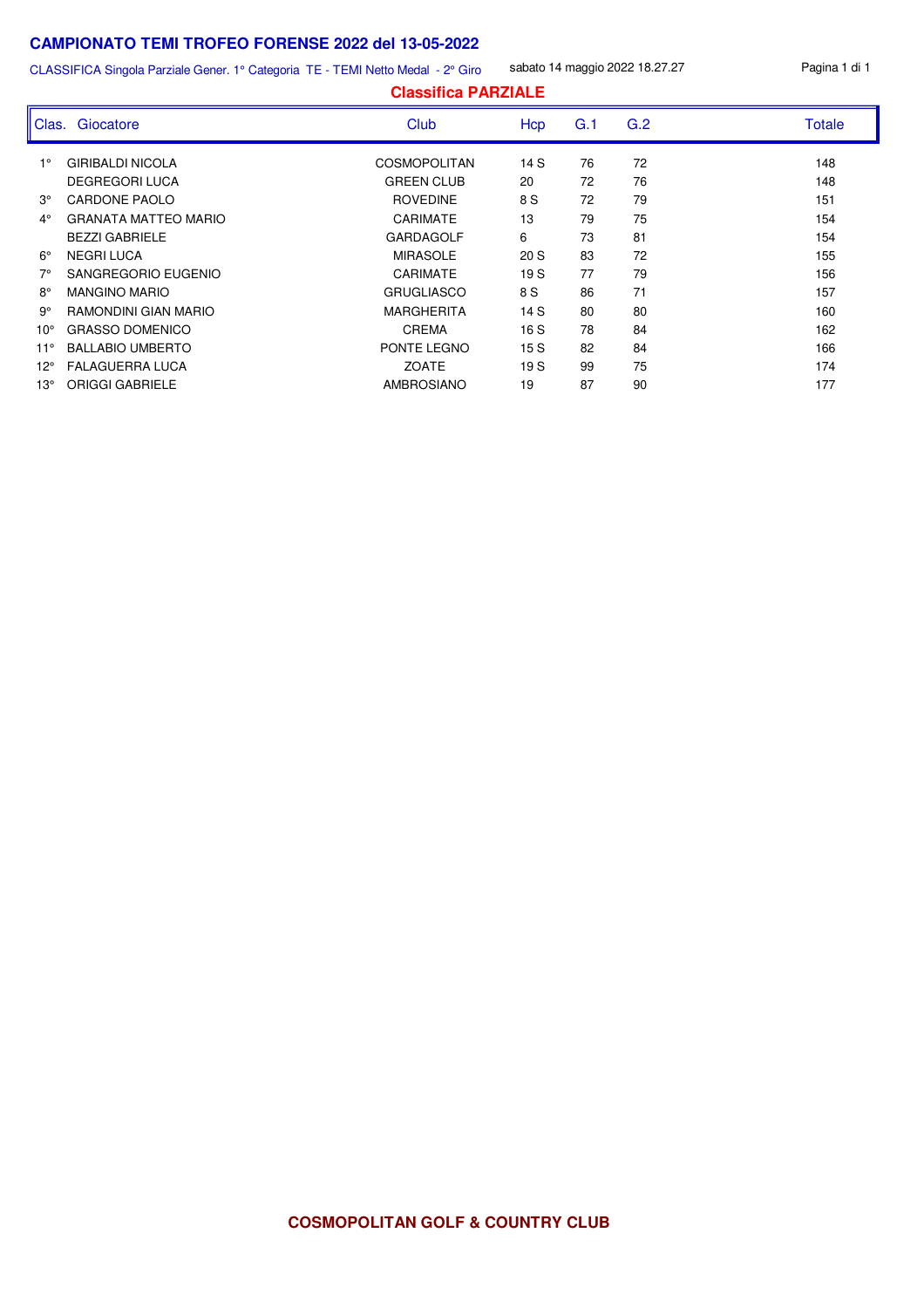CLASSIFICA Singola Parziale Gener. 2° Categoria TE - TEMI Netto Stableford - 2° sabato 14 maggio 2022 18.27.33 Pagina 1 di 1 Giro

| Giro         | <b>Classifica PARZIALE</b>         |                     |        |     |      |               |
|--------------|------------------------------------|---------------------|--------|-----|------|---------------|
|              | Clas. Giocatore                    | Club                | Hcp    | G.1 | G.2  | <b>Totale</b> |
| $1^{\circ}$  | <b>RISSIO SILVANO</b>              | <b>MARGHERITA</b>   | 30 S   | 34  | 37   | 71            |
| $2^{\circ}$  | <b>FERRO TOMMASO</b>               | RAPALLO             | 36     | 34  | 35   | 69            |
| $3^\circ$    | <b>MONGINI ROBERTO</b>             | <b>MOLINETTO</b>    | 33 S   | 29  | 39   | 68            |
|              | AMADIO ANDREA MARIO                | <b>CREMA</b>        | 36 S   | 29  | 39   | 68            |
|              | <b>FRANCHINI BAUMANN FRANCESCA</b> | <b>ROVEDINE</b>     | 35 S L | 32  | 36   | 68            |
| $6^{\circ}$  | <b>MAIENZA ANNA</b>                | <b>ARZAGA</b>       | 25 S L | 34  | 33   | 67            |
| $7^\circ$    | <b>GRANATA GIUSEPPE</b>            | CREMA               | 23 S   | 30  | 36   | 66            |
| $8^{\circ}$  | <b>TOSCA ALFREDO</b>               | <b>GREEN CLUB</b>   | 27 S   | 29  | 34   | 63            |
| $9^{\circ}$  | <b>GIORGETTI ALESSANDRO</b>        | <b>MIRASOLE</b>     | 24 S   | 35  | 27   | 62            |
| $10^{\circ}$ | MALVEZZI ALESSANDRO DAVIDE         | CREMA               | 36     | 29  | 31   | 60            |
| $11^{\circ}$ | CAVALLARO PAOLA MARIA              | CREMA               | 36 S L | 27  | 32   | 59            |
|              | <b>MARTINOLI EMANUELE</b>          | CREMA               | 36 S   | 33  | 26   | 59            |
| $13^\circ$   | <b>FISSORE MARCO</b>               | <b>MARGHERITA</b>   | 30S    | 27  | 28   | 55            |
| $14^{\circ}$ | <b>BECCIANI ROMOLO</b>             | <b>VIRGINIA</b>     | 30S    | 23  | 30   | 53            |
|              | <b>BARSOTTI MONICA</b>             | BORGO CAMUZZAGO     | 31 S L | 26  | 27   | 53            |
| $16^{\circ}$ | <b>MANENTI PAOLA</b>               | <b>MOLINETTO</b>    | 25 S L | 26  | 24   | 50            |
|              | <b>BUSNELLI MARINO</b>             | <b>PUNTALDIA</b>    | 28 S   | 29  | 21   | 50            |
| $18^{\circ}$ | PICCA LOREDANA                     | <b>MIRASOLE</b>     | 36 S L | 16  | 32   | 48            |
|              | <b>ZANARDI STEFANO</b>             | CROARA              | 23 S   | 27  | 21   | 48            |
| $20^{\circ}$ | BOTTACCHI STEFANO                  | <b>ALPINO</b>       | 29 S   | 23  | 22   | 45            |
| $21^{\circ}$ | AMATO FRANCESCA                    | <b>SALICE TERME</b> | 36 S L | 15  | 20   | 35            |
| $22^{\circ}$ | SARACCO GIANNI MARIA               | <b>MARGHERITA</b>   | 27S    | 26  | N.R. | N.R.          |
|              | EGIDI ALESSIA GINEVRA              | <b>SALICE TERME</b> | 36 S L | 29  |      | N.P.          |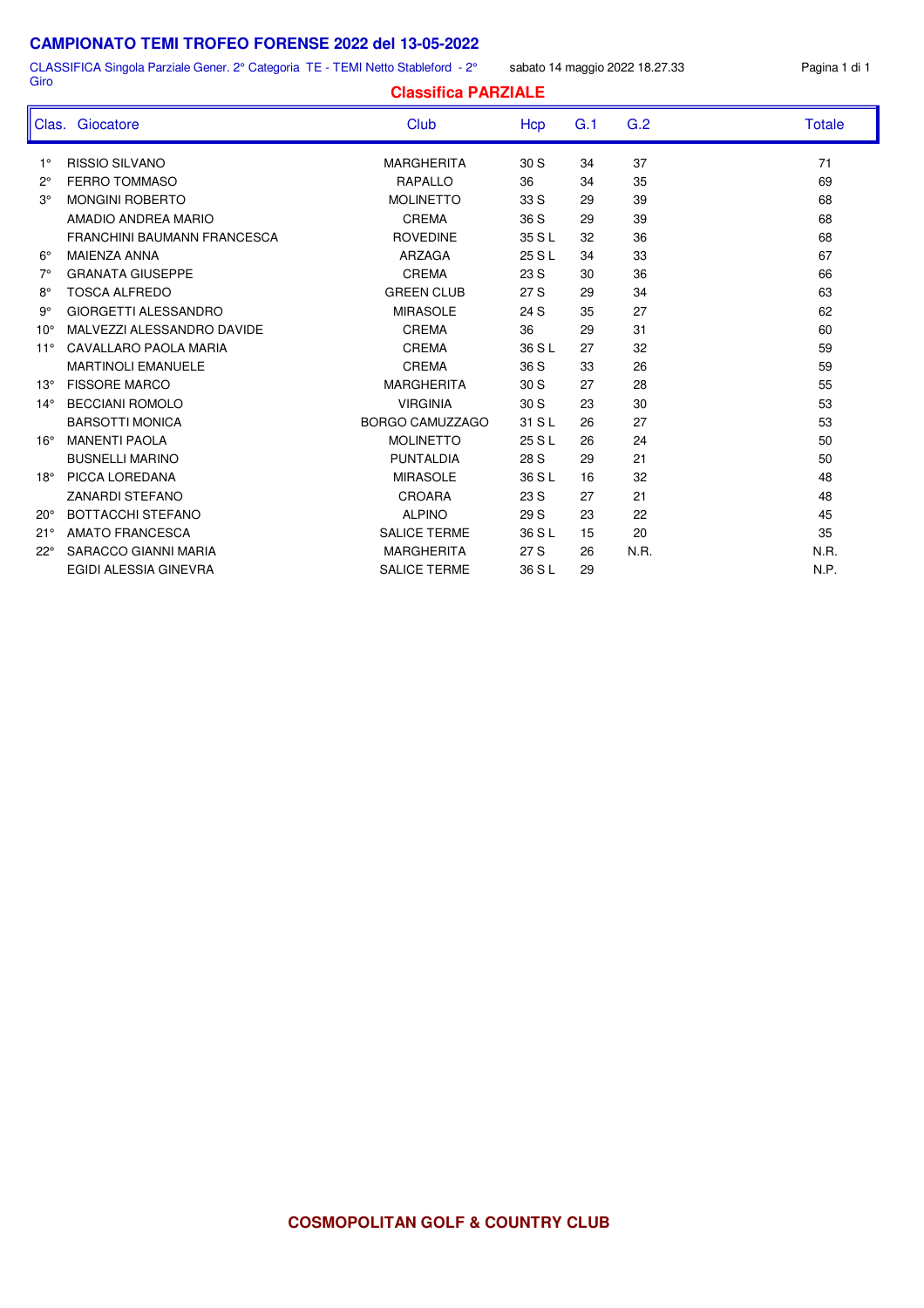CLASSIFICA Singola Parziale Gener. AM - AMICI Netto Stableford - 2° Giro

sabato 14 maggio 2022 18.27.35 Pagina 1 di 1

#### **Classifica PARZIALE**

| Clas.        | Giocatore                   | Club                | Hcp              | G.1 | G.2 | <b>Totale</b> |
|--------------|-----------------------------|---------------------|------------------|-----|-----|---------------|
| $1^{\circ}$  | <b>FERRARIS CARLA MARIA</b> | ARZAGA              | 31 J L           | 36  | 38  | 74            |
| $2^{\circ}$  | <b>GIULIANI LAURA</b>       | BERGAMO ALBENZA     | 19S <sub>L</sub> | 37  | 36  | 73            |
| $3^\circ$    | FERRARI BARBARA             | <b>PUNTALDIA</b>    | 30 S L           | 33  | 38  | 71            |
| $4^{\circ}$  | CAMERATA FABRIZIO           | BORGO CAMUZZAGO     | 24 S             | 33  | 37  | 70            |
| $5^\circ$    | SARCINELLI GIUSEPPE         | <b>PUNTALDIA</b>    | 10S              | 31  | 33  | 64            |
| 6°           | GIOVANAZZI ELENA            | <b>MOLINETTO</b>    | 22 S L           | 39  | 24  | 63            |
| $7^\circ$    | <b>FERRARIS FABRIZIO</b>    | ARZAGA              | 22 S             | 30  | 32  | 62            |
| 8°           | MOCCAGATTA PAOLO            | <b>SALICE TERME</b> | 9 S              | 32  | 29  | 61            |
| $9^{\circ}$  | PRISTON FERDINANDO          | <b>MONZA SSD</b>    | 35 S             | 30  | 29  | 59            |
| $10^{\circ}$ | PAINI ALESSANDRA            | <b>VIRGINIA</b>     | 28 S L           | 27  | 28  | 55            |
| $11^{\circ}$ | DI LORENZO VINCENZO         | CREMA               | 18 S             | 23  | 31  | 54            |
| $12^{\circ}$ | RAVECCA MARCO               | <b>CINQUE LAGHI</b> | 19 S             | 32  | 18  | 50            |
| $13^\circ$   | VEPPO UGO                   | CREMA               | 34 S             | 21  | 28  | 49            |
| $14^{\circ}$ | PETTENATI STEFANO           | <b>CREMA</b>        | 29 S             | 20  | 24  | 44            |